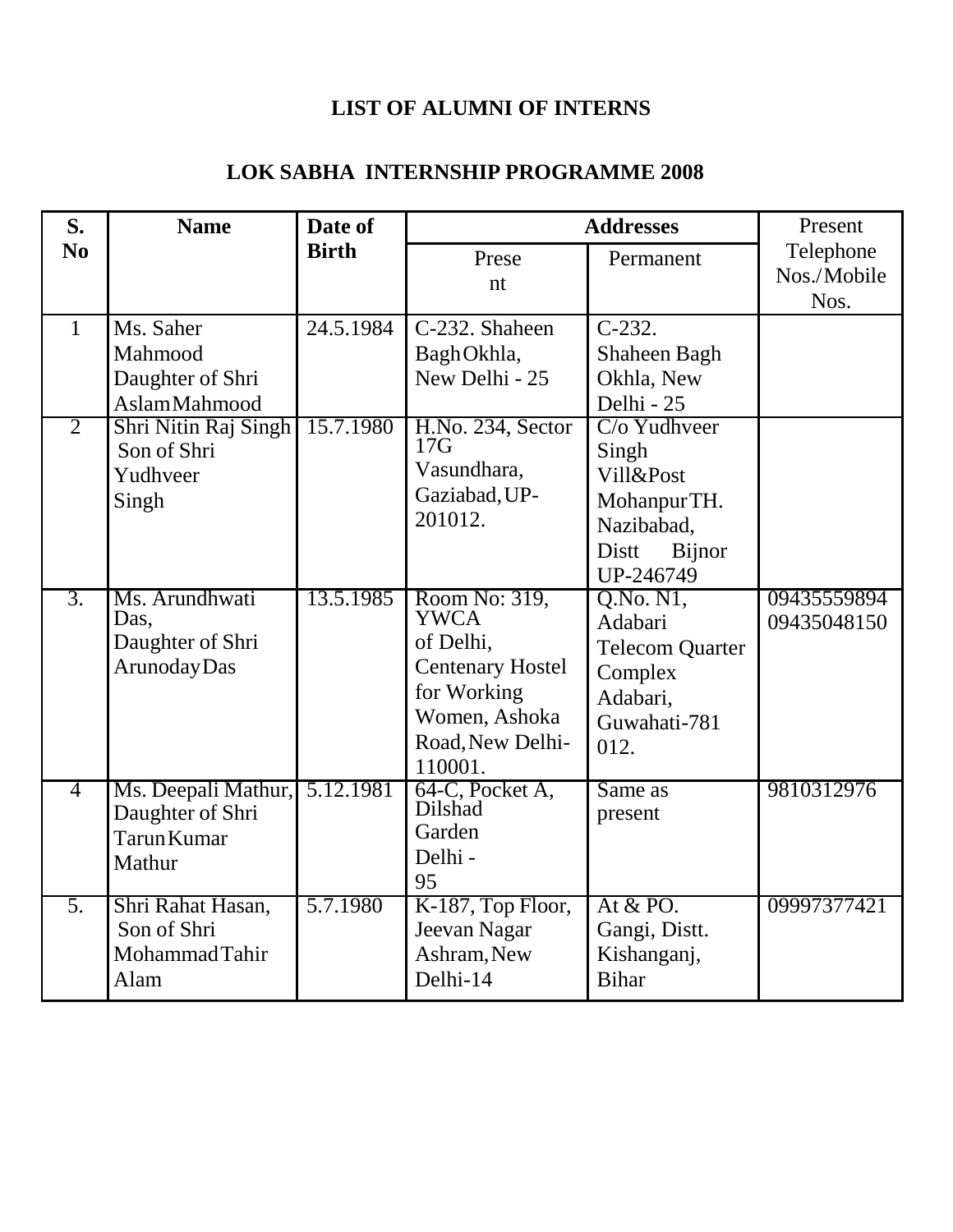# **LOK SABHA INTERNSHIP PROGRAMME- 2009**

| S.N              | <b>Name</b>                   | <b>Parent's Name</b> | Date of      | <b>Addresses</b>                                                                                                              |                                                                                                                               |
|------------------|-------------------------------|----------------------|--------------|-------------------------------------------------------------------------------------------------------------------------------|-------------------------------------------------------------------------------------------------------------------------------|
| $\mathbf{0}$ .   |                               |                      | <b>Birth</b> | <b>Present</b>                                                                                                                | <b>Permane</b><br>nt                                                                                                          |
| 1.               | Ms. Hem Borker Shri Suhas     | <b>Borker</b>        | 14-11-1984   | L-19, Mohanalaya<br>South Extension-II<br>New Delhi-<br>110049                                                                | L-19, Mohanalaya<br>South Extension-II<br>New Delhi-<br>110049                                                                |
| $\overline{2}$ . | Shri AjitPhadnis Mrs. Nandita | Phadnis              | 25-07-1981   | 401, Champak<br>Regency<br>43, K.R. Road<br>Basavanagudi<br>Bengaluru - 560004                                                | 401, Champak<br>Regency 43, K.R.<br>Road<br>Basavanagudi<br>Bengaluru -<br>560004                                             |
| 3.               | Ms. Navika<br>Harshe          | Shri R.G.<br>Harshe  | 08-01-1985   | $301(B)$ , Lapalona<br>Apts.<br>8-2-693, Road No.<br>12<br>Banjara Hills<br>Hyderabad - 500034                                | $301(B)$ , Lapalona<br>Apts.<br>8-2-693, Road No.<br>12 Banjara Hills<br>Hyderabad -<br>500034                                |
| $\overline{4}$ . | Shri Saji A.                  | Shri Albert          | 03-05-1983   | <b>Chekkitta House</b><br>Puthiyathura<br>Pulluvila P.O.<br>Trivandrum-<br>695526                                             | <b>Chekkitta House</b><br>Puthiyathura<br>Pulluvila P.O.<br>Trivandrum -<br>695526                                            |
| 5.               | Ms. M.<br>Elavarasi           | Shri M.<br>Mahendran | 19-09-1984   | GI, Bavani Block<br>Samayapuram<br><b>Castel Chandra</b><br>Prabhu Colony<br>Gayatri Tiritam<br>Molladadi<br>Chennai - 600110 | GI, Bavani Block<br>Samayapuram<br><b>Castel Chandra</b><br>Prabhu Colony<br>Gayatri Tiritam<br>Molladadi<br>Chennai - 600110 |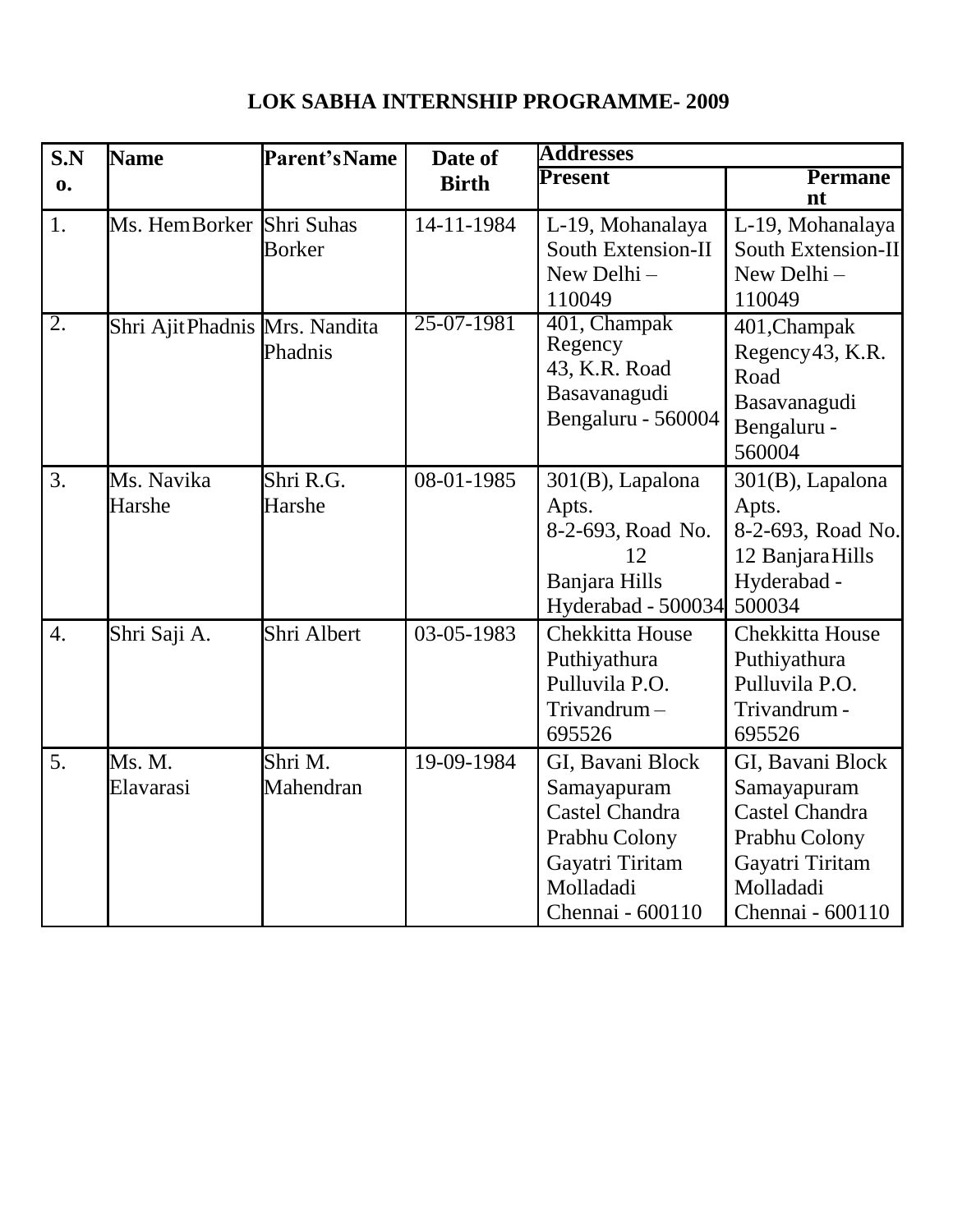# **LOK SABHA INTERNSHIP PROGRAMME- 2010**

| S.N<br>$\mathbf{0}$ | <b>Name</b>    | <b>Educational</b><br><b>Qualifications</b> | <b>Address</b>                   | <b>Category</b> | Subject of<br><b>Research Paper</b> |
|---------------------|----------------|---------------------------------------------|----------------------------------|-----------------|-------------------------------------|
| 1                   | Shri Asim      | M.A                                         | 73, Clay                         | <b>GEN</b>      | Protection of                       |
|                     | Kamal          |                                             | Square,                          |                 | <b>Minority Rights</b>              |
|                     |                |                                             | Lucknow,                         |                 | and Parliament                      |
|                     |                |                                             | Uttar                            |                 |                                     |
|                     |                |                                             | Pradesh-226001                   |                 |                                     |
| $\overline{2}$      | Shri Raj       | M.B.A                                       | S/O                              | <b>SC</b>       | Eliminating                         |
|                     | Kishore        |                                             | Fanindra                         |                 | Extreme                             |
|                     |                |                                             | Rajak,                           |                 | Poverty and                         |
|                     |                |                                             | LIC Colony,                      |                 | Hunger: A                           |
|                     |                |                                             | <b>Block</b>                     |                 | Study on the                        |
|                     |                |                                             | - Laluchak                       |                 | Indian                              |
|                     |                |                                             | Angari, Post -                   |                 | Parliament                          |
|                     |                |                                             | Ishakchak, Dist.<br>- Bhagalpur, |                 |                                     |
|                     |                |                                             | Bihar $-812001$                  |                 |                                     |
| 3.                  | Ms. Meghna     | M.J.M.C                                     | Raman Hostel-                    | <b>OBC</b>      | Parliament's                        |
|                     | Goswami        |                                             | 56, D.R.D.O.                     |                 | Role in                             |
|                     |                |                                             | Residentia                       |                 | Empowering                          |
|                     |                |                                             | 1Complex,                        |                 | Women (2005-                        |
|                     |                |                                             | Timarpur,                        |                 | 2010)                               |
|                     |                |                                             | Delhi-110054                     |                 |                                     |
| 4.                  | Ms. Pratishtha | M.A.                                        | $12 - B$ , Subhash               | <b>GEN</b>      | Parliamentary                       |
|                     | Kulshreshtha   |                                             | Marg,                            |                 | Privileges and                      |
|                     |                |                                             | Daryagang,                       |                 | Accountability of                   |
|                     |                |                                             | <b>New</b>                       |                 | Members: A                          |
|                     |                |                                             | Delhi-110002                     |                 | Study of the                        |
|                     |                |                                             |                                  |                 | <b>Indian Parliament</b>            |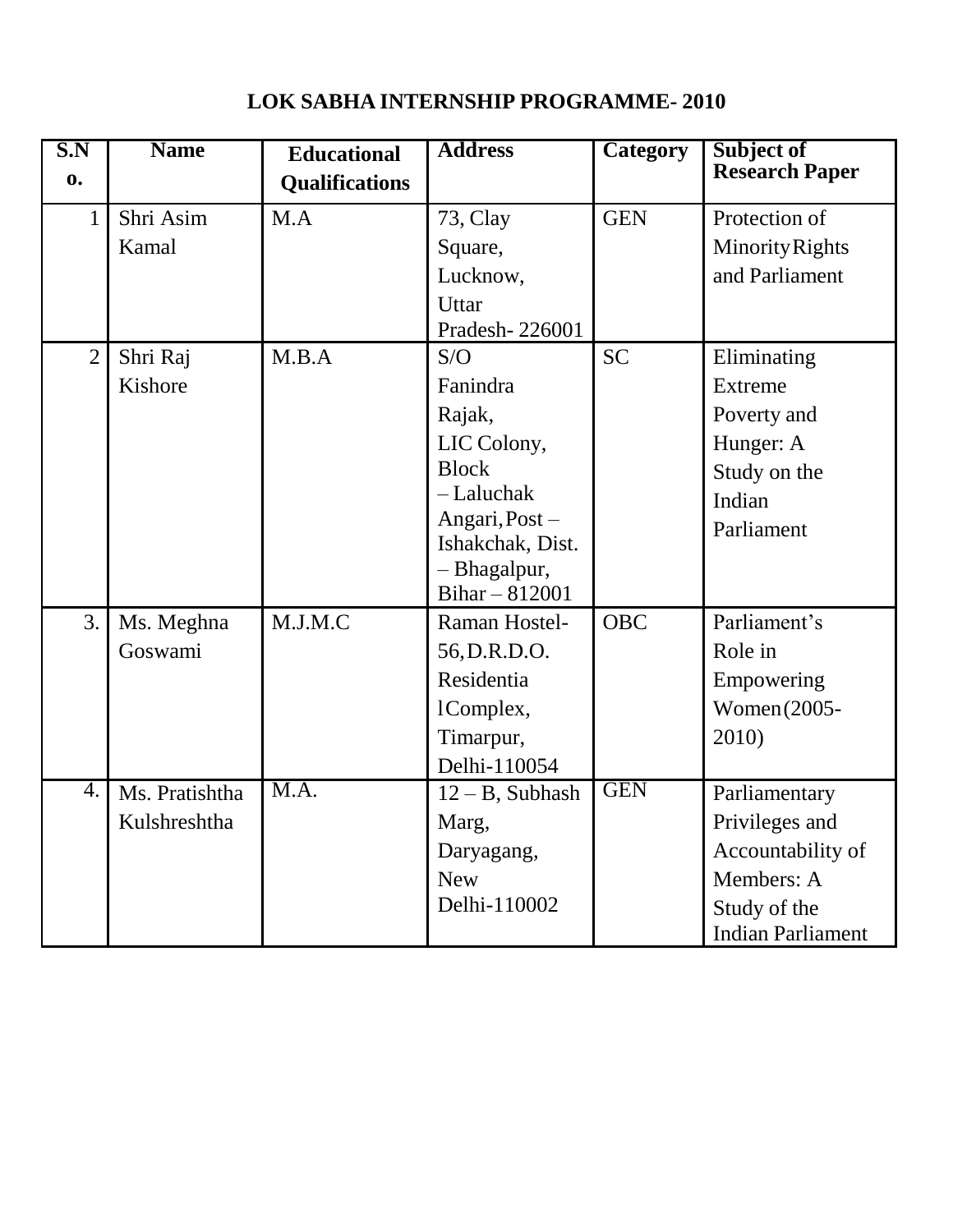# LOK SABHA INTERNSHIP PROGRAMME- 2011-12

| S1.<br>No.    | Name                             | Fathers<br>name                             | <b>DOB</b>          | <b>Present Address</b>                                                              | Permanent<br>Address                                                                                            | Contact<br>No./e-mail<br>ID                              |
|---------------|----------------------------------|---------------------------------------------|---------------------|-------------------------------------------------------------------------------------|-----------------------------------------------------------------------------------------------------------------|----------------------------------------------------------|
| <sup>1.</sup> | Smita Singh                      | Shri<br>Vinayak<br>Singh                    | 06.09.1986 Room No. | 124 Block I<br>Yamuna<br>Hostel JNU,<br><b>New</b><br>Delhi-67                      | 4/1 Dr. Abani<br>Dutta Salkia<br>Howrah-711106<br>(West Bengal)                                                 | 9650663780<br>singh.smita3<br>14@gmail.co<br>m           |
| 2.            | Vinay<br>Kumar                   | Shri<br>Ajay<br>Kuma<br>r                   |                     | 05.03.1985 House No. F-<br>17(Back side)<br>F-block<br>Malka Ganj<br>New Delhi $-7$ | Vill: Nadu<br>Mohalla<br><b>Keshopur Post:</b><br>Jamalpur Dist:<br>Munger<br><b>State: Bihar</b><br>Pin-811214 | 9968154895<br>vinaykumma<br>$r@$ gmail.co<br>m           |
| 3.            | Akanksha<br>Kothiram<br>Waghmare | Shri<br>Kothiram<br>Harbaji<br>Waghm<br>are |                     | 09.06.1989 Plot No. 2318<br>Hudson Line<br>G.T.B.<br>Nagar Delhi                    | Plot No. $3,$<br>Jetvan Society,<br>Agney Layout,<br>Khamla,<br>Nagpur-440025<br>Maharashtra                    | 8826110677<br>Akanksha9<br>689@yahoo<br>$\alpha$ .co.in  |
| 4.            | Priya Tyagi                      | Shri<br>Purushott<br>am<br>Swaroop<br>Tyagi |                     | 17.12.1987 H.No. 206, Vill.<br>Rewla<br>Khanpur<br>Najafgarh<br>New Delhi - 43      | H.No. 206, Vill.<br>Rewla Khanpur<br>Najafgarh<br>New Delhi - 43                                                | 9711518321<br>priyatyagi51<br>@yahoo.co.i<br>$\mathbf n$ |
| 5.            | Rashmi<br>Singh                  | Shri<br>Ravindra<br>Singh<br>Yadav          |                     | 19.03.1989 E-140, First<br>FloorEast of<br><b>Kailash New</b><br>Delhi - 65         | Flat No. 1,<br>Type V<br>Delhi Police<br>Officers' Flats<br>Nangli Jalib<br>Janakpuri East<br>New Delhi - 58    | 9910180008<br>darkbloodst<br>one@gmail<br>.com           |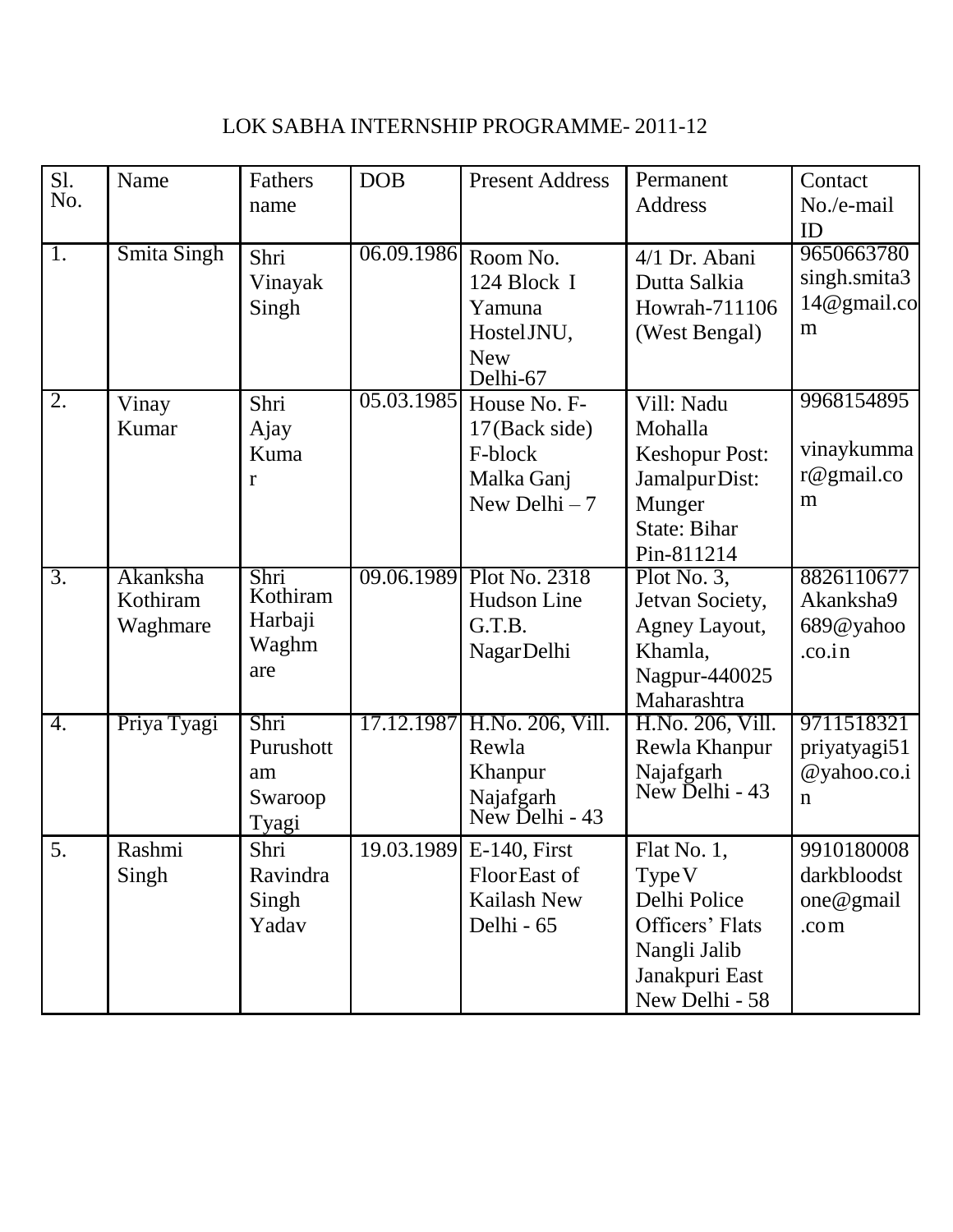# **LOK SABHA INTERNSHIP PROGRAMME 2016-17 Three Months (01 December, 2016 - 28 February,2017)**

| 1.  | Ms. Mehak Wadhera          |
|-----|----------------------------|
| 2.  | Ms. Gurvinder Kour         |
| 3.  | Ms. Hema Sharma            |
| 4.  | Ms. Priya Mathur           |
| 5.  | Mr. Kamal Kant Sharma      |
| 6.  | Ms. Oindrila Datta Gupta   |
| 7.  | Ms. Sukhalata Sen          |
| 8.  | Ms. Bhagyadhar Sethy       |
| 9.  | Ms. K. Pushpam             |
| 10. | Mr. Gajendra P.            |
| 11. | Mr. Shubham Abhishek Padha |
| 12. | Mr. Vivek Mishra           |
| 13. | Mr. Katari Akhilesh Kumar  |
| 14. | Mr. Raj Singh              |
| 15. | Ms. Manisha Shree R        |
| 16. | Mr. Ravishankar            |
| 17. | Ms. Jagriti Kalwar         |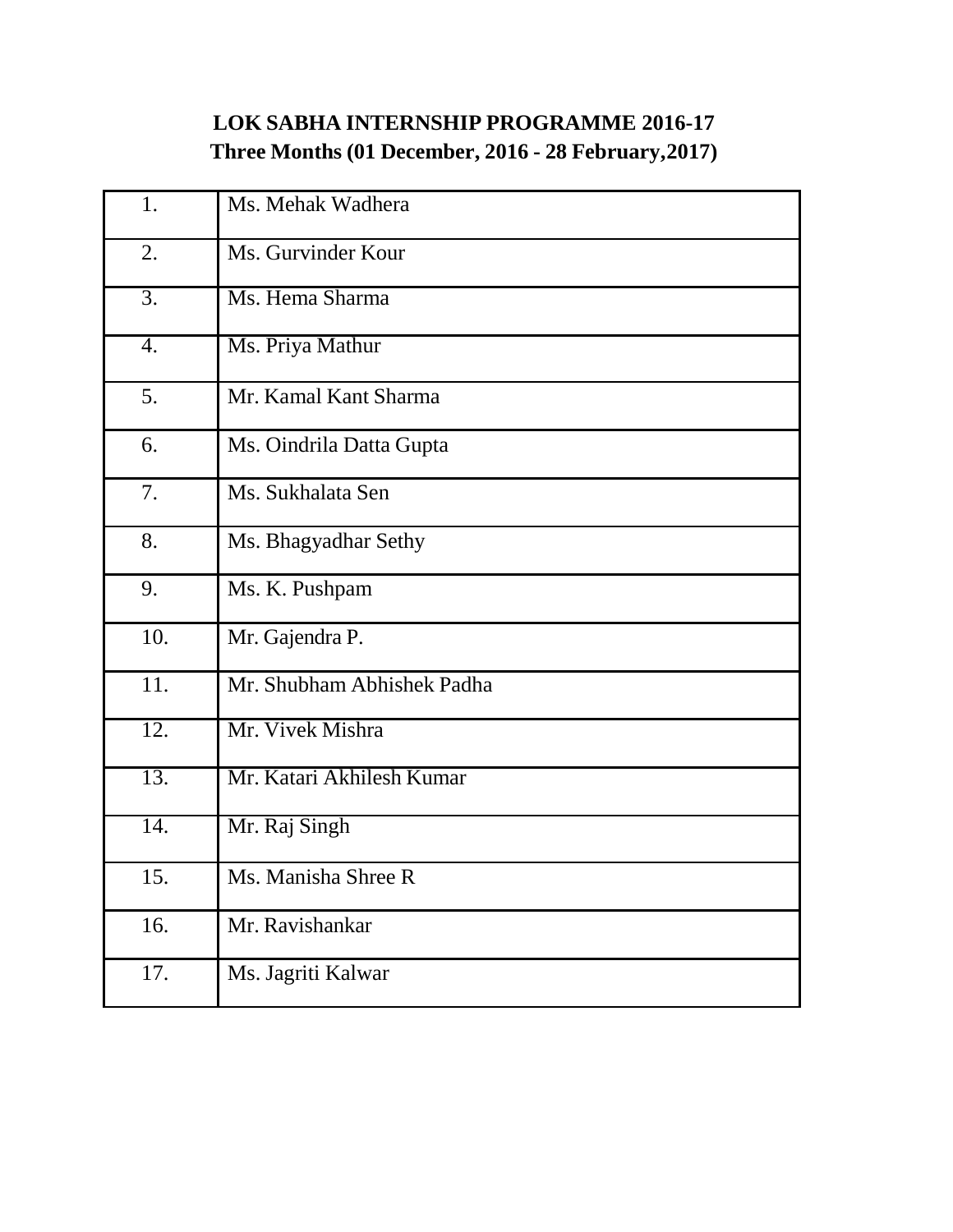# **LOK SABHA INTERNSHIP PROGRAMME 2016-17 One Months (14 December, 2016 -13 January,2017)**

| 1.  | Shri Akshay Kr. Mahajan     |
|-----|-----------------------------|
| 2.  | Ms. Sunidhi Pasan           |
| 3.  | Shri Digvijay Dam           |
| 4.  | Ms. Dipti Sinha             |
| 5.  | Shri Utkarsh Tripathi       |
| 6.  | Ms. Shagun Sarraf           |
| 7.  | Ms. Shambhavi Kala          |
| 8.  | Ms. Mansi Tejpal            |
| 9.  | Ms. Sakshi Agarwal          |
| 10. | Shri Shikhar Sthapak        |
| 11. | Ms. Shalmali Sharad Purohit |
| 12. | Shri Shubham Dutt           |
| 13. | Ms. Shubhangi Singh         |
| 14. | Ms. Nirja Anish Shah        |
| 15. | Shri Vishal Jangid          |
| 16. | Shri. Aishwarya Anand       |
| 17. | Ms. Ankita Aseri            |
| 18. | Ms. Ankita Mathur           |
| 19. | Ms. Shreya Bhowmik          |
| 20. | Shri Chitresh Dalmia        |
| 21. | <b>Ms Nitmem Padun</b>      |
| 22. | Ms. Kanupriya Sharma        |
| 23. | Ms Tanuvi Riti Thakur       |
| 24. | Ms. Niharika Singh          |
| 25. | Shri Aakash Mishra          |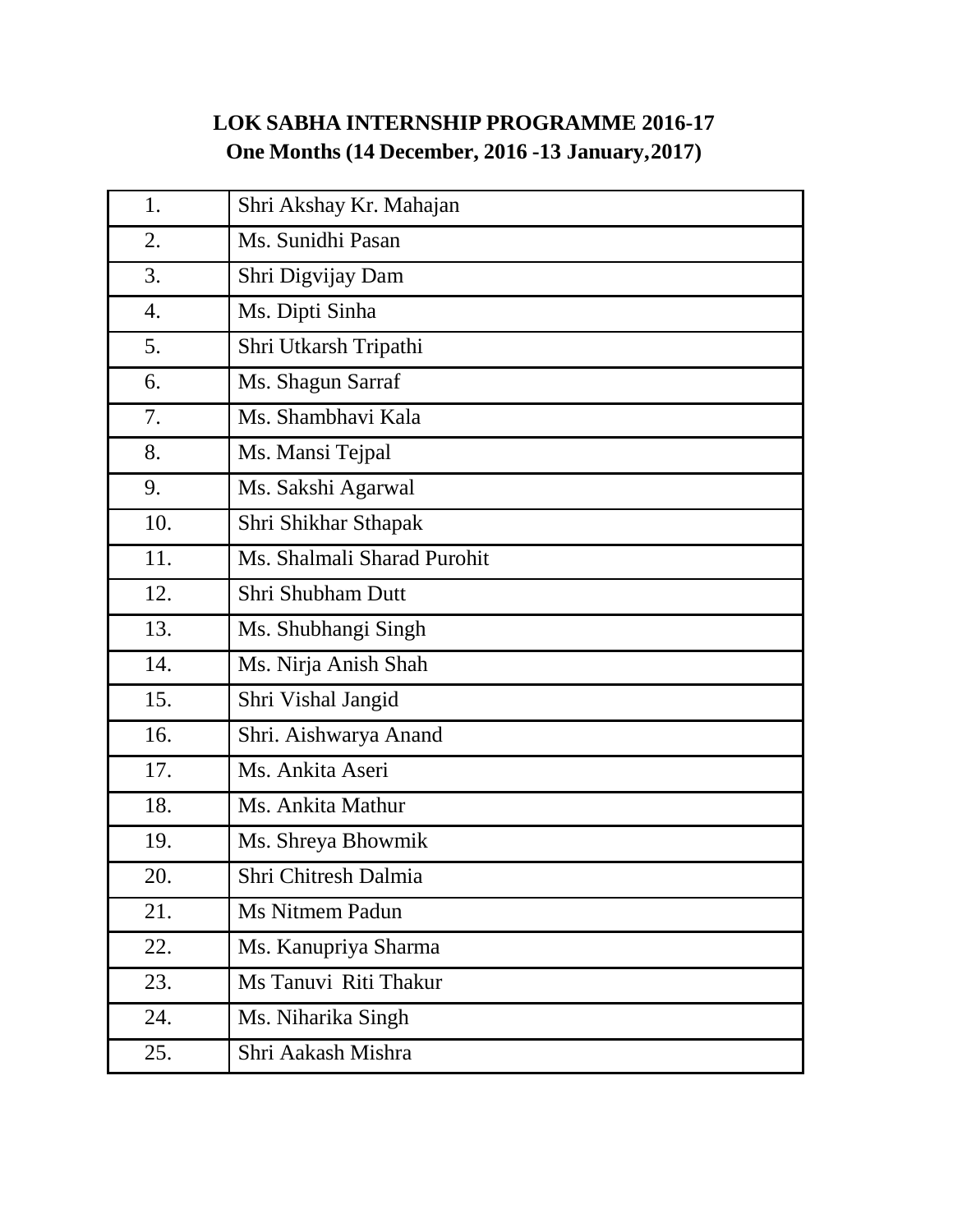#### **LOK SABHA INTERNSHIP PROGRAMME- 2017 Three Months**

| SI.<br>No.       | Registration.<br>No. | Name                      |
|------------------|----------------------|---------------------------|
| 1.               | 8184                 | Ms. Shivani Seth          |
| 2.               | 1858                 | Ms. Rupali Sehgal         |
| $\overline{3}$ . | 273                  | Ms. Poojita Singh         |
| 4.               | 6796                 | Ms. Zeba Khan             |
| 5.               | 6440                 | Mr. Farooq Ahmad Bakloo   |
| 6.               | 3441                 | Ms. Anima Kc              |
| 7.               | 2200                 | Ms. Sherin P S            |
| $\overline{8}$ . | 5227                 | Mr. Ankit Kailash Agrawal |
| 10               | 746                  | Mr. Sankalp Shrivastava   |
| 11               | 628                  | Mr. Arun Agrawal          |
| 12               | 2539                 | Ms. Tejasvini Akhawat     |
| 13               | 5322                 | Ms. Elangbam Reebika Devi |
| 14               | 3118                 | Mr. Muneer K P            |
| 15               | 1207                 | Mr. Zeeshan Bagali        |
| 16               | 4825                 | Ms. Namika Bhoria         |
| 17               | 5187                 | Ms. Arya V K              |
| 18               | 5406                 | Mr. Lokesh Khawle         |
| 19               | 8656                 | Ms. Shonyothem Ng         |
| 20               | 757                  | Ms. Catherine Gangmei     |
| 21               | 1656                 | Ms. Prerana Roy           |